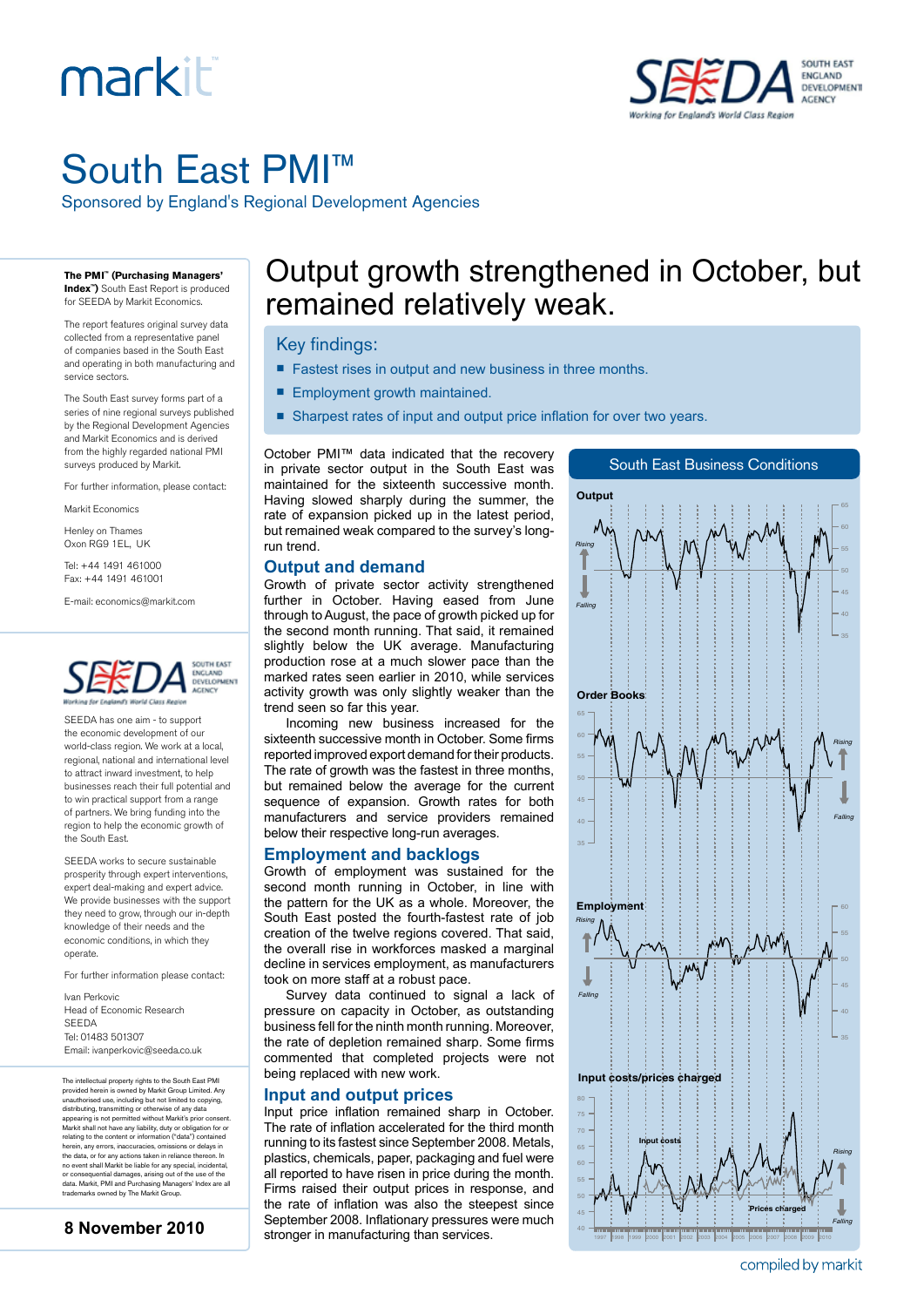#### Output / Business Activity

Q. Is the level of output or business activity at your company higher, the same or lower this month than one month ago?

|      |     |             |           | <b>South East Companies</b> |                    |                  | <b>All UK</b>  | $50$ = no change on previous month (seasonally adjusted)                                                                                                                                                                                                                     |
|------|-----|-------------|-----------|-----------------------------|--------------------|------------------|----------------|------------------------------------------------------------------------------------------------------------------------------------------------------------------------------------------------------------------------------------------------------------------------------|
|      |     | Higher<br>% | Same<br>% | Lower<br>%                  | Index<br>50=no chg | S.Adj'd<br>Index | S.Adj'd<br>Ind | Increasing rate of growth                                                                                                                                                                                                                                                    |
| 2010 | Feb | 35.2        | 52.2      | 12.6                        | 61.3               | 59.7             | 58.8           | 60 N                                                                                                                                                                                                                                                                         |
|      | Mar | 38.1        | 48.1      | 13.8                        | 62.2               | 59.0             | 57.7           | $55 -$                                                                                                                                                                                                                                                                       |
|      | Apr | 35.0        | 52.5      | 12.5                        | 61.3               | 58.1             | 56.4           | 50                                                                                                                                                                                                                                                                           |
|      | May | 34.5        | 46.7      | 18.8                        | 57.9               | 58.7             | 56.4           |                                                                                                                                                                                                                                                                              |
|      | Jun | 32.1        | 51.8      | 16.1                        | 58.0               | 57.6             | 55.4           | 45                                                                                                                                                                                                                                                                           |
|      | Jul | 27.7        | 57.2      | 15.1                        | 56.3               | 54.6             | 54.1           | $40 -$<br><b>Black line: South East</b>                                                                                                                                                                                                                                      |
|      | Aug | 26.7        | 49.1      | 24.2                        | 51.2               | 51.9             | 52.3           | Grey line: All UK                                                                                                                                                                                                                                                            |
|      | Sep | 32.9        | 46.6      | 20.5                        | 56.2               | 52.6             | 53.2           |                                                                                                                                                                                                                                                                              |
|      | Oct | 26.6        | 55.9      | 17.5                        | 54.5               | 53.4             | 53.9           | Increasing rate of decline<br>30 <sub>III</sub><br><u> INITIAL ANNI INITIAL ANN AN DEILLICH AN DER BERGEN AUCH AM DER FRAMEN IN DER FRAMEN IN DER FRAMEN IN DER FRAME</u><br>1997   1998   1999   2000   2001   2002   2003   2004   2005   2006   2007   2008   2009   2010 |

Private sector activity in the South East rose for the sixteenth successive month in October. The rate of growth picked up further from August's low, as signalled by a rise in the seasonally adjusted Business Activity Index, but was still weaker than the long-run survey average. It was also slightly below the UK average for the third month running. Just over one-quarter of companies reported higher activity, which they mostly linked to rising new orders. Detailed sector data suggested that service providers achieved faster growth of activity than their counterparts in manufacturing.

#### New Orders / Incoming New Business

Q. Is the level of new orders or incoming new business at your company higher, the same or lower this month than one month ago?

|     |                         |           |                        |                    |                             | <b>AII UK</b>  |
|-----|-------------------------|-----------|------------------------|--------------------|-----------------------------|----------------|
|     | Higher<br>$\frac{0}{0}$ | Same<br>% | Lower<br>$\frac{0}{0}$ | Index<br>50=no cha | S.Adj'd<br>Index            | S.Adi'd<br>Ind |
| Feb | 37.6                    | 45.2      | 17.2                   | 60.2               | 59.0                        | 58.1           |
| Mar | 39.9                    | 47.5      | 12.7                   | 63.6               | 60.5                        | 57.6           |
| Apr | 39.5                    | 48.4      | 12.1                   | 63.7               | 59.1                        | 55.6           |
| May | 31.9                    | 47.2      | 20.9                   | 55.5               | 56.3                        | 54.2           |
| Jun | 35.0                    | 46.0      | 19.0                   | 58.0               | 56.0                        | 54.2           |
| Jul | 27.3                    | 51.3      | 21.4                   | 52.9               | 54.2                        | 53.0           |
| Aug | 31.0                    | 43.7      | 25.3                   | 52.8               | 53.1                        | 51.3           |
| Sep | 29.3                    | 43.9      | 26.8                   | 51.3               | 52.6                        | 51.6           |
| Oct | 29.7                    | 49.4      | 20.9                   | 54.4               | 53.8                        | 523            |
|     |                         |           |                        |                    | <b>South East Companies</b> |                |



The volume of new contracts at private sector firms in the South East rose at the fastest rate for three months in October. The seasonally adjusted Incoming New Business Index remained above the no-change mark for the sixteenth successive month, in line with the trend seen across the UK as a whole. The Index rose from September's thirteen-month low, and signalled the strongest rate of growth since July. However, the pace of expansion remained weak in comparison with historic survey data. Growth rates in both manufacturing and services remained relatively muted.

#### Business Outstanding

Q. Is the level of business outstanding at your company higher, the same or lower this month than one month ago?

|      |     |             |           | <b>South East Companies</b> |                        |                  | All UK         |
|------|-----|-------------|-----------|-----------------------------|------------------------|------------------|----------------|
|      |     | Higher<br>% | Same<br>₩ | Lower<br>%                  | Index<br>$50 = no$ chg | S.Adj'd<br>Index | S.Adj'd<br>Ind |
| 2010 | Feb | 19.3        | 61.4      | 19.3                        | 50.0                   | 49.0             | 49.4           |
|      | Mar | 17.8        | 59.6      | 22.6                        | 47.6                   | 47.7             | 48.2           |
|      | Apr | 21.2        | 62.3      | 16.4                        | 52.4                   | 48.9             | 49.3           |
|      | May | 14.8        | 64.5      | 20.6                        | 47.1                   | 49.1             | 49.4           |
|      | Jun | 20.6        | 60.6      | 18.7                        | 51.0                   | 48.3             | 47.6           |
|      | Jul | 13.1        | 63.4      | 23.4                        | 44.8                   | 47.9             | 46.9           |
|      | Aug | 15.6        | 58.5      | 25.9                        | 44.9                   | 45.0             | 46.2           |
|      | Sep | 16.3        | 56.5      | 27.2                        | 44.6                   | 44.2             | 46.7           |
|      | Oct | 14.1        | 62.0      | 23.9                        | 45.1                   | 45.9             | 48.3           |

Outstanding workloads in the South East's private sector economy declined for the ninth month running in October. The rate of reduction was slower than those recorded in August and September, but still strong in the context of historic survey data. Some firms linked lower backlogs to rising capacity and reduced supply constraints, but others reported that completed contracts were not being replaced. Broken down by sub-sector, outstanding business fell more sharply in services than manufacturing.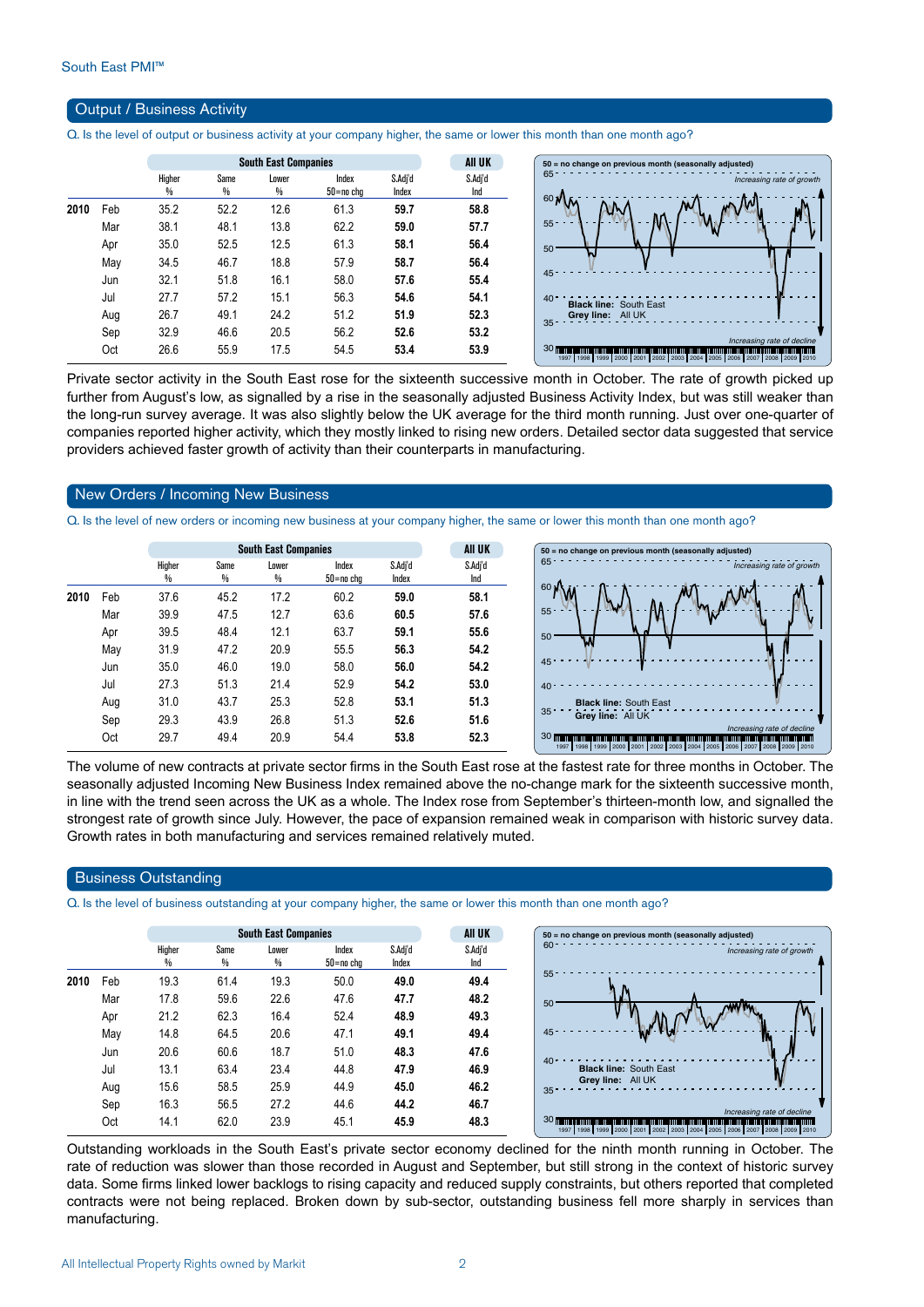#### Employment

Q. Is the level of employment at your company higher, the same or lower this month than one month ago?

|      |     |             |           | <b>South East Companies</b> |                    |                  | <b>AII UK</b>  |
|------|-----|-------------|-----------|-----------------------------|--------------------|------------------|----------------|
|      |     | Higher<br>% | Same<br>% | Lower<br>%                  | Index<br>50=no chg | S.Adj'd<br>Index | S.Adj'd<br>Ind |
| 2010 | Feb | 8.9         | 80.9      | 10.2                        | 49.4               | 48.2             | 49.3           |
|      | Mar | 11.2        | 78.9      | 9.9                         | 50.6               | 49.8             | 50.0           |
|      | Apr | 13.1        | 77.5      | 9.4                         | 51.9               | 51.4             | 52.1           |
|      | May | 17.0        | 73.9      | 9.1                         | 53.9               | 51.0             | 50.3           |
|      | Jun | 18.0        | 74.3      | 7.8                         | 55.1               | 53.1             | 51.1           |
|      | Jul | 15.2        | 79.1      | 5.7                         | 54.7               | 52.0             | 50.3           |
|      | Aug | 14.9        | 75.8      | 9.3                         | 52.8               | 49.6             | 48.0           |
|      | Sep | 16.1        | 73.9      | 9.9                         | 53.1               | 51.1             | 50.1           |
|      | Oct | 16.5        | 72.2      | 11.4                        | 52.6               | 51.7             | 50.6           |

Private sector employment in the South East rose for the sixth time in seven months in October. The seasonally adjusted Employment Index edged up on the month, and was greater than its long-run average of 50.6. Of twelve UK regions covered, the South East registered the fourth-fastest rate of job creation in the latest period. Firms linked recruitment to company expansion plans. Sector data suggested that employment growth was concentrated in manufacturing, however, as services workforces contracted marginally on average during October.

#### Input Prices / Costs

Q. Have average input prices or input costs risen, fallen or remained unchanged this month compared to one month ago?

|      |     |             |           | <b>South East Companies</b> |                    |                  | AII UK         | $50 = no$ cha                         |
|------|-----|-------------|-----------|-----------------------------|--------------------|------------------|----------------|---------------------------------------|
|      |     | Higher<br>% | Same<br>% | Lower<br>$\frac{0}{0}$      | Index<br>50=no cha | S.Adj'd<br>Index | S.Adj'd<br>Ind | 80<br><b>Blac</b><br>$75 -$           |
| 2010 | Feb | 22.8        | 69.6      | 7.6                         | 57.6               | 56.7             | 59.5           | Grey<br>$70 -$                        |
|      | Mar | 26.4        | 69.2      | 4.4                         | 61.0               | 56.8             | 58.9           |                                       |
|      | Apr | 37.5        | 60.6      | 1.9                         | 67.8               | 60.6             | 62.4           | 65                                    |
|      | May | 31.5        | 66.1      | 2.4                         | 64.5               | 59.7             | 61.6           | 60                                    |
|      | Jun | 30.1        | 66.9      | 3.0                         | 63.6               | 58.3             | 58.9           | 55                                    |
|      | Jul | 25.8        | 68.6      | 5.7                         | 60.1               | 56.0             | 56.6           | 50 D                                  |
|      | Aug | 29.2        | 67.1      | 3.7                         | 62.7               | 57.2             | 57.6           |                                       |
|      | Sep | 21.7        | 72.7      | 5.6                         | 58.1               | 58.4             | 58.5           | $45 -$                                |
|      | Oct | 26.7        | 68.8      | 4.5                         | 61.1               | 60.9             | 59.5           | 40<br><b>MUNICIPALITY</b><br>1997 199 |
|      |     |             |           |                             |                    |                  |                |                                       |



Input price inflation in the South East private sector accelerated for the third month running in October. The seasonally adjusted Input Prices Index rose to a twenty-five month high, and was also slightly above the average for the UK as a whole. The latest anecdotal evidence attributed inflationary pressure to a wide range of sources, including metals, plastics, packaging, paper, food, chemicals and fuel. Input prices continued to rise at a much sharper rate in manufacturing than services. The Index was comfortably above its long-run average of 55.5 during the latest period.

#### **Output Prices**

Q. Are the average prices charged for goods and services by your company higher, the same or lower this month than one month ago?

|      |     |             |           | <b>South East Companies</b> |                        |                  | <b>AII UK</b>  |
|------|-----|-------------|-----------|-----------------------------|------------------------|------------------|----------------|
|      |     | Higher<br>% | Same<br>% | Lower<br>%                  | Index<br>$50 = no$ chg | S.Adj'd<br>Index | S.Adj'd<br>Ind |
| 2010 | Feb | 9.6         | 83.4      | 7.0                         | 51.3                   | 50.9             | 51.9           |
|      | Mar | 10.1        | 83.6      | 6.3                         | 51.9                   | 50.5             | 51.1           |
|      | Apr | 17.2        | 77.7      | 5.1                         | 56.1                   | 51.2             | 51.9           |
|      | May | 12.3        | 83.4      | 4.3                         | 54.0                   | 51.8             | 53.2           |
|      | Jun | 13.3        | 80.0      | 6.7                         | 53.3                   | 51.9             | 53.0           |
|      | Jul | 13.3        | 82.3      | 4.4                         | 54.4                   | 51.6             | 52.2           |
|      | Aug | 10.6        | 86.3      | 3.1                         | 53.8                   | 52.4             | 52.1           |
|      | Sep | 8.2         | 86.2      | 5.7                         | 51.3                   | 52.0             | 51.4           |
|      | Oct | 14.9        | 78.2      | 6.9                         | 54.0                   | 54.4             | 52.9           |

South East private sector companies raised charges for their goods and services in October. The seasonally adjusted Output Prices Index remained above the no-change mark of 50.0 for the eleventh successive month, and rose to signal the sharpest rate of inflation in selling prices since September 2008. Of the 15% of companies that reported higher charges, the majority linked this to rising cost pressures. Manufacturing output prices rose at a marked rate during the month, while service providers' charges were broadly unchanged on average since September.